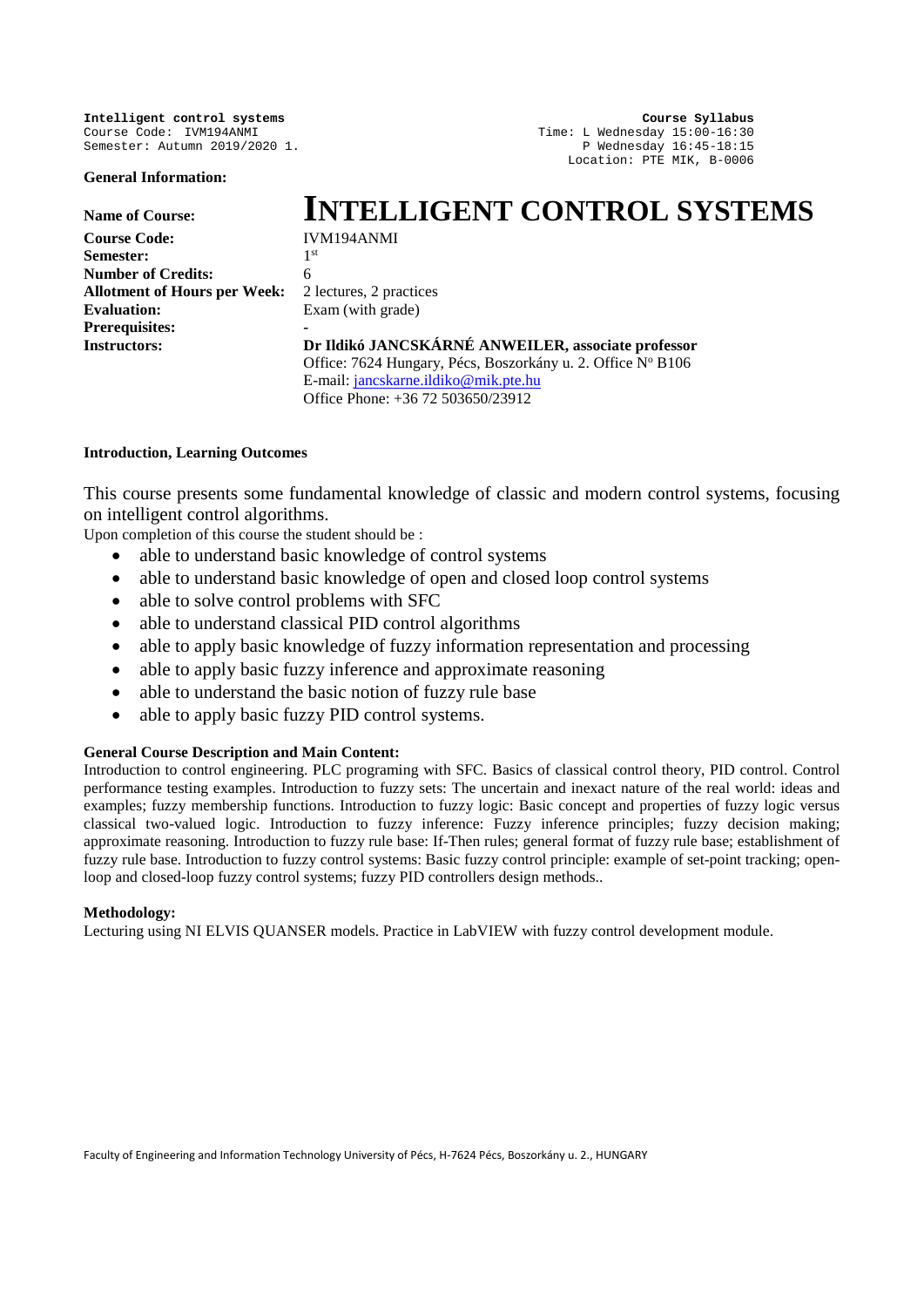#### **Schedule:**

**Intelligent control systems Course Syllabus** Course Code: IVM194ANMI Time: L Wednesday 15:00-16:30 Semester: Autumn 2019/2020 1. Physical Semester: Autumn 2019/2020 1. Location: PTE MIK, B-0006

| We<br>ek | Lecture                                                                                                     | Seminar, lab                                                                                                                                         | <b>Related books or</b><br>papers                                                                                         | Recommended<br>reading for the next<br>lab                                                                                                                                                      |
|----------|-------------------------------------------------------------------------------------------------------------|------------------------------------------------------------------------------------------------------------------------------------------------------|---------------------------------------------------------------------------------------------------------------------------|-------------------------------------------------------------------------------------------------------------------------------------------------------------------------------------------------|
|          | 2   Introduction, control<br>principles,<br>P&ID diagrams<br>Control examples                               | Drawing P&ID<br>diagrams and block<br>diagrams                                                                                                       | <b>Process Control</b><br>Fundamentals P ID.pdf<br>Standard Isa -<br>Instrumentation<br>Symbols And<br>Identification.pdf |                                                                                                                                                                                                 |
|          |                                                                                                             |                                                                                                                                                      | E.A. Parr,<br>Programmable<br>Controllers, An<br>engineer's guide,<br>Newnes, 2003, ISBN 0<br>7506 5757 X                 | Chapter 1:<br>Computers and<br>industrial control<br>Chapter 2.2 The<br>program scan<br>2.4 Programming<br>methods<br>2.6 Timers<br>2.7 Counters                                                |
| 3        | Open loop control:<br>PLC programing,<br>presentation using<br>Phoenix PLC and PC<br><b>WORX software</b>   | PLC programming: 1.<br>PCWORX program<br>and PHOEXIX ILC PLC:<br>create a project;<br>Declare variable;<br>write and download<br>timer test program. | PC_WORX_6_IEC_6113<br>1_Programming.pdf                                                                                   | Chapter 11:<br>Programming in PC<br><b>WORX</b><br>Program<br><b>Organization Units</b><br>$11 - 5$<br><b>Standard Functions</b><br>$11 - 9$<br><b>Standard Function</b><br><b>Blocks 11-13</b> |
|          | PLC programming: 2.<br>write and download<br>timer and counters<br>test program. Writing<br>function block. | Program & function<br>block.<br>Online testing.                                                                                                      | GMPRG040SFC.pdf                                                                                                           | We will use:<br><b>SEQUENTIAL</b><br><b>FUNCTION CHARTS</b><br>(SFC)                                                                                                                            |
| 5        | PLC programming:<br>writing SFC program<br>together.                                                        | PLC programming:<br>writing SFC program<br>together. On-line test                                                                                    | PC_WORX_6_IEC_6113<br>1 Programming.pdf                                                                                   | Chapter 16: SFC<br>Sequential Function<br>Chart<br><b>Basic Structure of</b><br>the SFC 16-5<br><b>Basic Elements 16-9</b>                                                                      |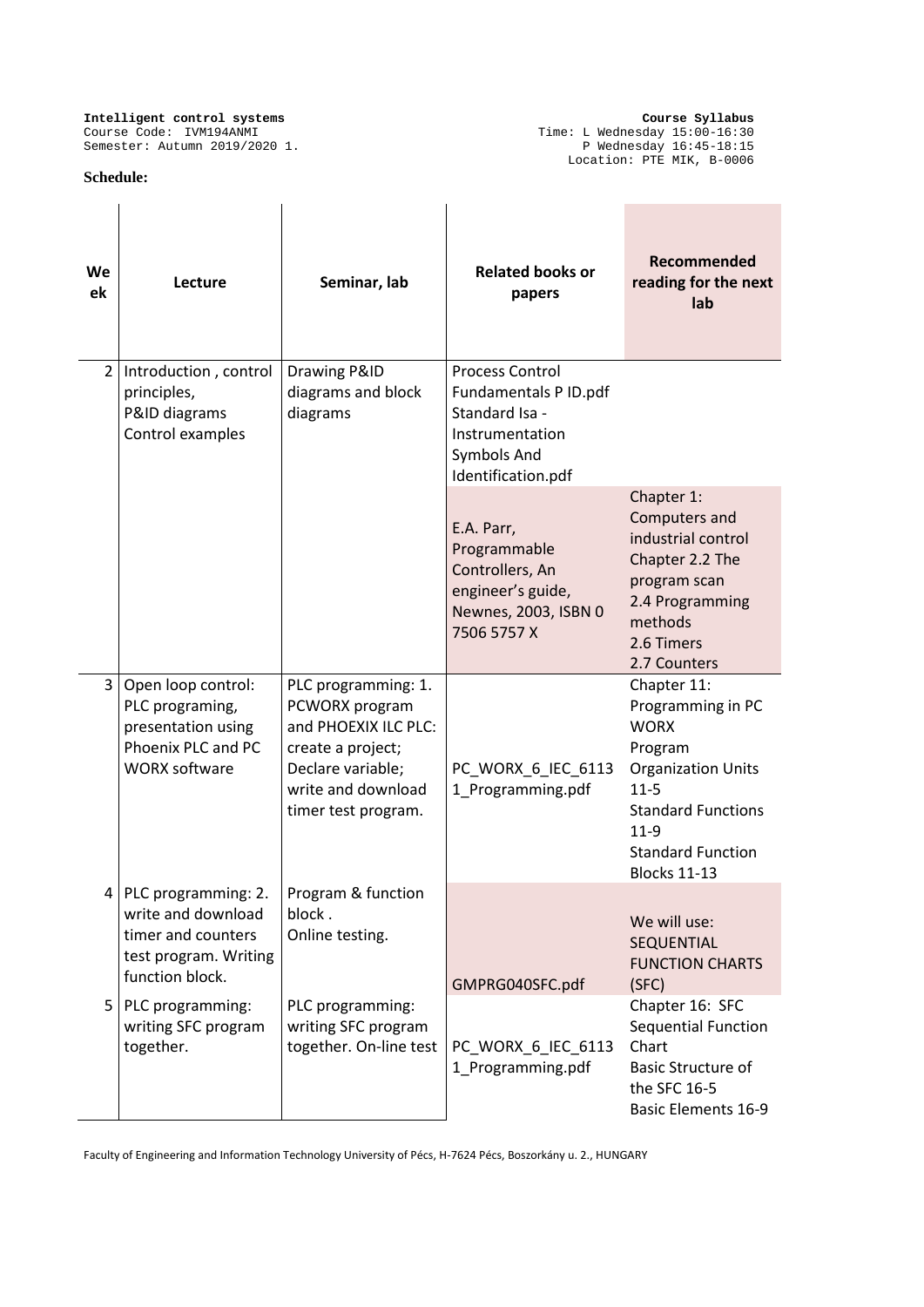| 6               | OPC server. LabVIEW<br>as SCADA system.<br>PLC programming:<br>writing SFC program<br>together.                                | PLC programming:<br>writing SFC program<br>together. Testing<br>program with<br>LabVIEW.                                                                                                                                            |                                                                                                                                                                                                                          | LOCATION: PTE MIK, B-UUU6                                                                                                       |
|-----------------|--------------------------------------------------------------------------------------------------------------------------------|-------------------------------------------------------------------------------------------------------------------------------------------------------------------------------------------------------------------------------------|--------------------------------------------------------------------------------------------------------------------------------------------------------------------------------------------------------------------------|---------------------------------------------------------------------------------------------------------------------------------|
| $\overline{7}$  | PLC programming:<br>writing own SFC<br>program. Project 1.                                                                     | <b>PLC programming:</b><br>writing own SFC<br>program. Report!!                                                                                                                                                                     | L. A. Bryan, E. A. Bryan,<br>PROGRAMMABLE<br><b>CONTROLLERS, THEORY</b><br><b>AND</b><br>IMPLEMENTATION,<br>An Industrial Text<br><b>Company Publication</b><br>Atlanta · Georgia ·<br>USA, 1997, ISBN 0-<br>944107-32-X | 14-3 PROCESS<br><b>DYNAMICS</b><br>$15 - 1$<br><b>INTRODUCTION</b><br>15-3 DISCRETE-<br><b>MODE</b><br><b>CONTROLLERS</b>       |
| 8               | break, national<br>holiday                                                                                                     |                                                                                                                                                                                                                                     |                                                                                                                                                                                                                          |                                                                                                                                 |
| 9               | <b>Autumn Break</b>                                                                                                            |                                                                                                                                                                                                                                     |                                                                                                                                                                                                                          |                                                                                                                                 |
| 10              | closed loop control:<br>on/off controller and<br>control<br>performanceclosed<br>loop control II: PID<br>controller and tuning | Modell system PID<br>control: Testing the<br>contol loop. (Step<br>reference change.)<br>Controller<br>parameters by<br>1.Lambda-tuning<br>method 2. Z-N<br>method 3.<br>loopshaping method.<br>Performance<br>comparison. Report!! | L. A. Bryan, E. A. Bryan,<br>PROGRAMMABLE<br><b>CONTROLLERS, THEORY</b><br><b>AND</b><br>IMPLEMENTATION,<br>An Industrial Text<br><b>Company Publication</b><br>Atlanta · Georgia ·<br>USA, 1997, ISBN 0-<br>944107-32-X | <b>Chapter 15 Process</b><br><b>Controllers and Loop</b><br><b>Tuning</b><br>Chapter 15-11<br><b>Advanced Control</b><br>Sytems |
| 11              | closed loop control<br>III: Cascade control<br>example: AR drone<br>control system fuzzy<br>sets and fuzzy logic               | Fuzzy set<br>manipulations.                                                                                                                                                                                                         | L. A. Bryan, E. A. Bryan,<br>PROGRAMMABLE<br><b>CONTROLLERS, THEORY</b><br><b>AND</b><br>IMPLEMENTATION,<br>An Industrial Text<br><b>Company Publication</b><br>Atlanta · Georgia ·<br>USA, 1997, ISBN 0-<br>944107-32-X | Chapter 17 Fuzzy<br>Logic                                                                                                       |
| 12 <sub>1</sub> | fuzzy control                                                                                                                  | Fuzzy controller<br>design.                                                                                                                                                                                                         |                                                                                                                                                                                                                          |                                                                                                                                 |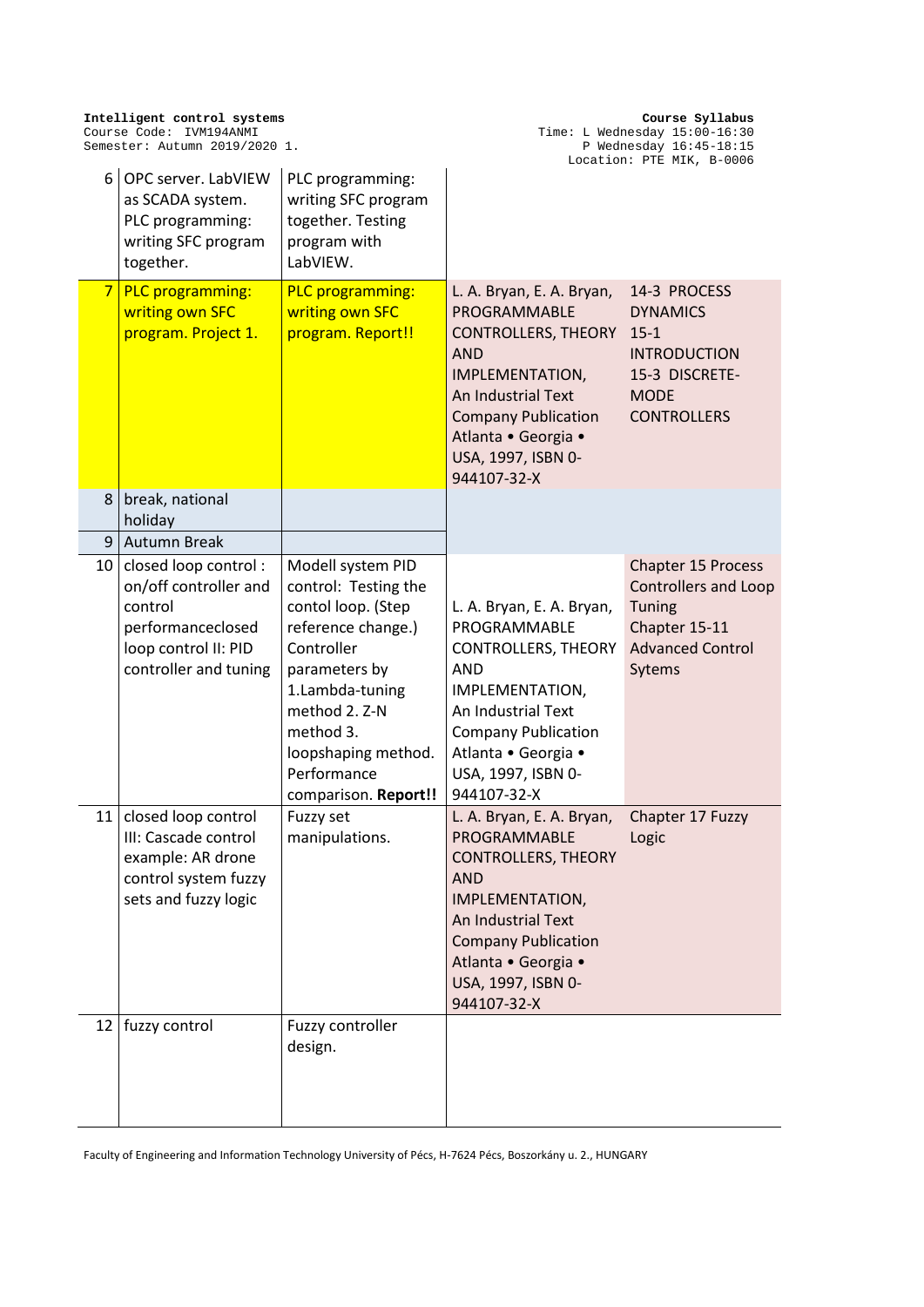| Intelligent control systems<br>Course Code: IVM194ANMI<br>Semester: Autumn 2019/2020 1. |                      |                                                                                | Course Syllabus<br>Time: L Wednesday 15:00-16:30<br>P Wednesday $16:45-18:15$<br>Location: PTE MIK, B-0006 |  |  |
|-----------------------------------------------------------------------------------------|----------------------|--------------------------------------------------------------------------------|------------------------------------------------------------------------------------------------------------|--|--|
|                                                                                         | 13   project work 2. | <b>Fuzzy controller</b><br>programming and<br>performance testing.<br>Report!! |                                                                                                            |  |  |
|                                                                                         | 14   Consultation    |                                                                                |                                                                                                            |  |  |
| 15 <sub>1</sub>                                                                         | <b>Students</b>      |                                                                                |                                                                                                            |  |  |
|                                                                                         | presentations.       |                                                                                |                                                                                                            |  |  |

Each student is expected to do quizzes, homework assignments and submit the final project with a written report on the topic as agreed upon by the student and the instructor.

Projects and homework

1. Paper Review: A journal paper dealing with fuzzy systems will be assigned by the instructor. The student will write a detailed report on the paper, showing his/her mastery and understanding of the contents of the paper. All relevant mathematical derivations and computer simulations (if any) will be included in the report.

2. Design a fuzzy controller for a model system. Students will prepare a written report on their project, explaining in detail the theoretical development, experimental work, and analysis of the results obtained.

3. Create and test SFC program.

### **Attendance:**

Attending is required all classes. Unexcused absences will adversely affect the grade, and in case of absence from more than 30% of the total number of lesson will be grounds for failing the class. To be in class at the beginning time and stay until the scheduled end of the lesson is required, tardiness of more than 20 minutes will be counted as an absence. In the case of an illness or family emergency, the student must present a valid excuse, such as a doctor's note.

## **Evaluation + Grading**

Grading will follow the course structure with the following weight:

- 1. Homeworks 10 %.
- 2. Tests 80 %
- 3. Offered exam grade: over 65 % during the study and correction period.
- 4. Written exam in the exam period. A minimum of 50% is required to pass the exam.

#### **Grading scale**

| Numeric Grade: | ັ        |         |         |         |       |
|----------------|----------|---------|---------|---------|-------|
| Evaluation in  | 85%-100% | 75%-84% | 65%-74% | 50%-64% | 0-49% |
| points:        |          |         |         |         |       |

#### **Students with special needs:**

Students with special physical needs and requiring special assistance must first register with the Dean of the Students Office. All reasonable requests to provide an equal learning environment for all students is to be assured.

### **Required Reading and other Materials will be equivalent to:**

- L. A. Bryan, E. A. Bryan, *PROGRAMMABLE CONTROLLERS, THEORY AND IMPLEMENTATION,* An Industrial Text Company Publication, Atlanta • Georgia • USA, 1997, ISBN 0-944107-32-X
- PC WORX 6 IEC 61131-Programming
- E.A. Parr, *Programmable Controllers, An engineer's guide*, Newnes, 2003, ISBN 0 7506 5757 X